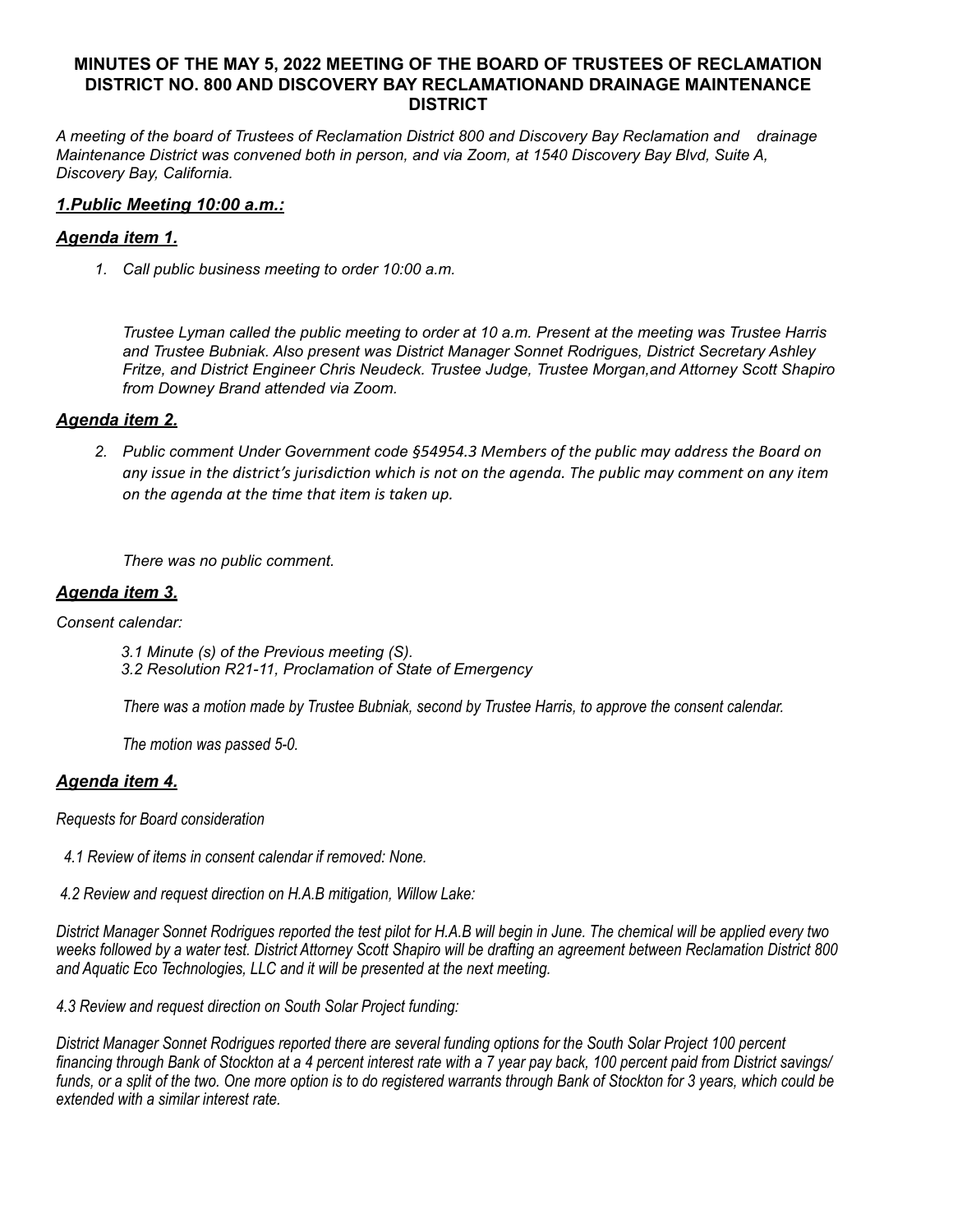*4.4 Review and request direction on new truck(s) for maintenance crew.*

*District Manager Sonnet Rodrigues reported the F-250 maintenance truck is having the engine replaced and will be completed in July. Also presented were estimates for a replacement truck(s) for the maintenance crew. A discussion took place to get cost comparisons between diesel and gas and to research gross weight tow power. District Manager Sonnet Rodrigues will continue to look into all the options before purchasing.*

*4.5 Review and request direction on North Pump Station Pipe Project:*

*A brief discussion took place regarding the North Pump Station Pipe Project positive closure valves need to be added on discharge pipes and siphons raised, and the estimate cost is at 330k. District Manager Sonnet Rodrigues and District Engineer Chris Neudeck will have bids to present at the next meeting.*

*4.6 Report and request direction on lower deck, tract 5811 lots 1-18.*

*District Manager Sonnet Rodrigues wanted to discuss proposing lower decks at Kellogg Creek. (Trustee David Harris recused himself from the discussion and went into the next room.) With the following guidelines deck no larger 10ft x 15ft, to a min of 3.0 USGS M.L.W, must be on driven piles or engineered supports, no deck cover, and no additional structures allowed on the deck.*

*There was a motion made by Trustee Bubniak, second by Trustee Judge, to approve concept and move forward.*

*Trustee Harris recused.*

*Motion passed 4-0.*

### *Agenda Item 5.*

*Trustee requests for Board consideration: No report*

# *Agenda Item 6.*

 *Enforcement matters/Legal Counsel: No report* 

# *Agenda Item 7.*

 *District Engineer's report: No report.*

# *Agenda Item 8.*

 *8.1 Financial Report:*

*District Manager Sonnet Rodrigues reported all is within budget.*

### *8.2 Report on District Activity:*

*District Manager Sonnet Rodrigues reported that dam 14 was foamed due to a leak, they foamed an additional 15' from the bank on both sides to avoid additional leaks. Golf course dam 7 that was foamed last year had to be foamed again this year due to a leak and to block additional leaks and was foamed 15' from the bank. The maintenance crew removed tree limbs from the canal. Maintenance also welded a rail on the South Pump Station platform.*

*8.3 Report and request direction on long term projects: Nothing new to report.*

# *Agenda Item 9.*